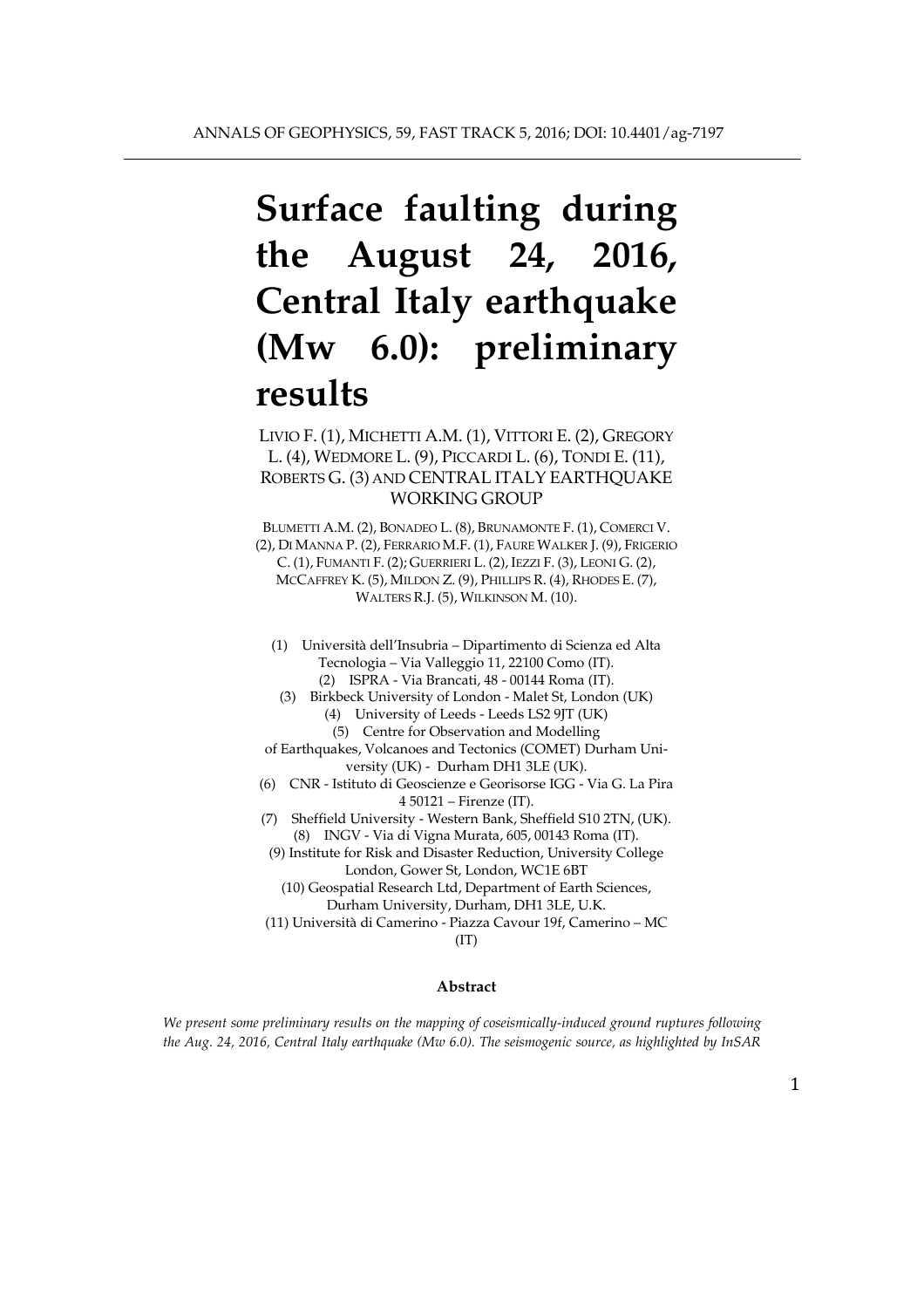*and seismological data, ruptured across two adjacent structures: the Mt. Vettore and Laga faults. We collected field data on ground breaks along the whole deformed area and two different scenarios of on-fault coseismic displacement arise from these observations. To the north, along the Mt. Vettore fault, surface faulting can be mapped quite continuously along a well-defined fault strand while such features are almost absent to the south, along the Laga fault, where flysch-like marly units are present. A major lithological control affects the surface expression of faulting, resulting in a complex deformation pattern.*

#### I. INTRODUCTION

n August 24, 2016, an M<sup>W</sup> 6.0 earthquake hit Central Italy between Norcia and Amatrice (Fig. 1), some tens of kilometers northwest of L'Aquila, epicentre O



Figure 1: On-fault ground breaks, possibly linked to surface faulting, and InSAR-derived vertical coseismic surface deformation: contours every 20 mm (Sentinel-1; Marinkovic and Larsen, 2016). Location of main shocks and focal mechanisms [\(http://cnt.rm.ingv.it/tdmt\)](http://cnt.rm.ingv.it/tdmt) are also shown; capable faults (after ITHACA database [https://goo.gl/55FwDH\)](https://goo.gl/55FwDH) are mapped for comparison.

of a slightly larger earthquake in 2009 (Mw 6.3). The epicenter of the 2016 normal faulting event was located near the village of Accumoli at the border of Umbria, Marche and Latium regions. One hour later, an Mw 5.3 extensional event followed, with epicenter close to Norcia.

This region hosts several Quaternary normal faults arranged along the axis of the Apennines and capable of producing surface faulting (e.g., Blumetti et al., 1993; Calamita et al., 1994; Blumetti, 1995; Cello et al., 1997; Piccardi et al., 1997; Galadini and Galli, 2003; Roberts and Michetti, 2004; Mildon et al., 2016). For this reason, these are included in the ITHACA database, that is, the inventory of capable faults in Italy, managed by ISPRA (Fig. 1).

According to preliminary seismological, geodetic and geologic data (i.e. Gruppo di Lavoro INGV sul terremoto di Amatrice, 2016b; INGV Working group "GPS Geodesy", 2016), the seismogenic structure ruptured across a relay zone between two major NNW trending normal faults: the Mt. Vettore and Laga faults. Total rupture length is ca. 25-30 km and rupture width ca. 10-12 km.

#### II. EARTHQUAKE SURFACE FAULTING

Initial modeling of coseismic InSAR data suggests a complicated pattern of rupture with slip across two faults separated by a right-stepping relay zone (Fig. 1). Fault geometry at depth in this critical linking section is presently poorly understood. We started surveying the day after the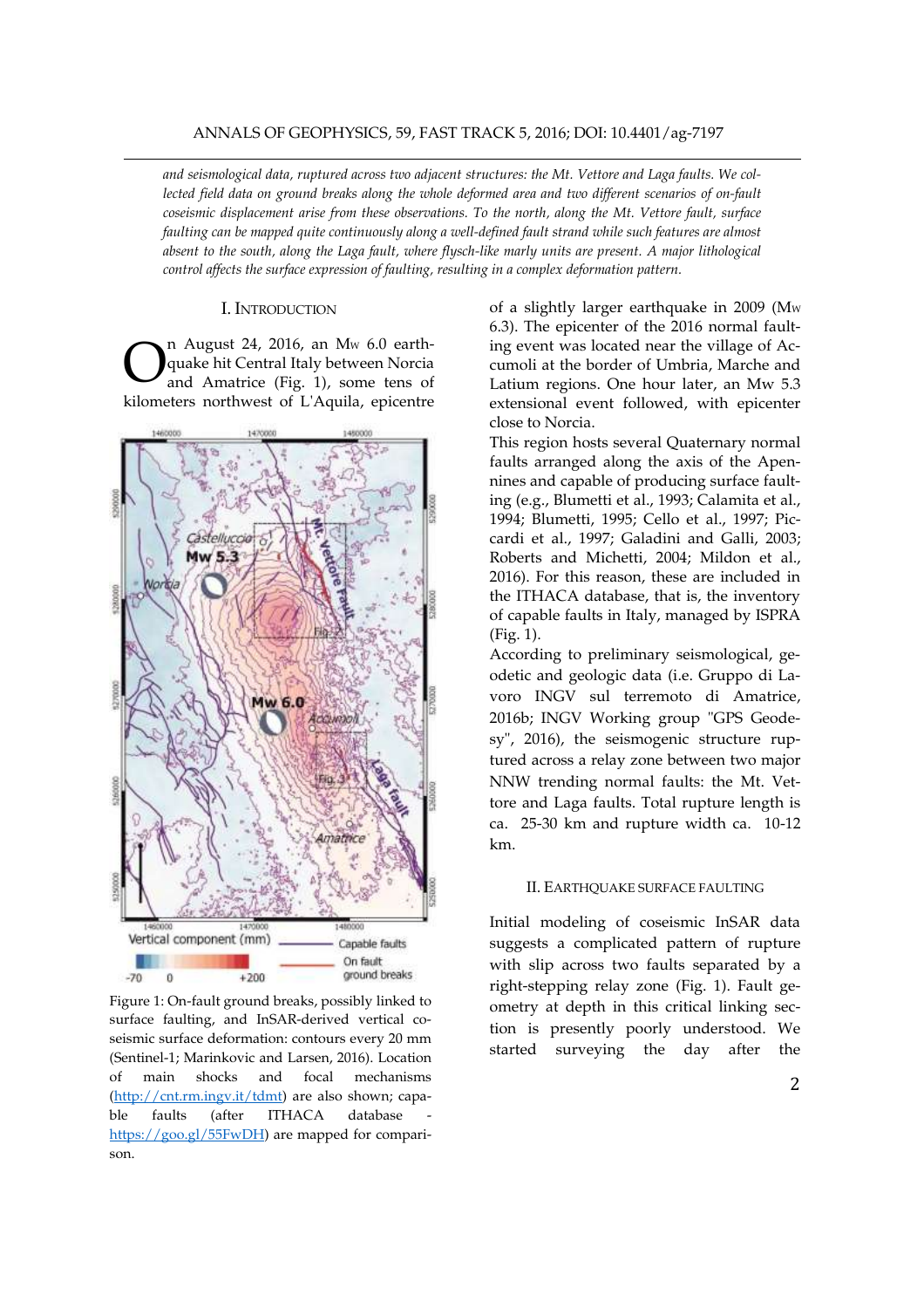mainshock and our observations were collected quite continuously for almost 15 days, including data on after-slip on mapped ground ruptures at one location?. In the following, we describe our collected evidence of on-fault ground rupturing along the Mt. Vettore and Laga faults.

#### *The Mt. Vettore Fault*

The western slope of Mt. Vettore is the morphologic expression of a NNW-SSE trending SW dipping primary extensional tectonic element (total length 30 km), cutting through carbonates of the Umbria-Sabina mesocenozoic succession (i.e., UMSTZ after Pierantoni et al., 2013) with a total stratigraphic offset of ca. 1000 m. A major Neogene thrust (i.e., the Sibillini thrust), bordering the east side of the Apennines, displaces the units of the USMTZ over the Miocene siliciclastic turbiditic deposits outcropping within the foothills and to the SE of Mt. Vettore. Compressional structures were later dissected by Quaternary normal faults, mostly NNW-SSE trending (e.g., the Mt. Vettore fault), and this is generally interpreted as soling into the Sibillini thrust (e.g., Pizzi &

Galadini, 2009; Pierantoni, 2013).

The south end of the fault has been coseismically reactivated in the August, 2016 earthquake. Here the slope is marked by at least two major Holocene bedrock fault scarps. The lower scarp runs at the base of the Vettore mountain front and bounds the Castelluccio basin. The upper scarp (i.e., "Cordone del Vettore"; e.g., Pierantoni et al., 2013) runs very close to the drainage divide.

We found evidence of ground ruptures on both these fault strands; nevertheless, major evidence of reactivation are reported for the upper scarp and will be described in the following.

A set of ground ruptures was mapped in the southern sector of the Vettore fault, along the the E slope of Mt. Vettoretto (Fig. 2a A-A' sector). These ruptures show normal movement (slip vector ca. N240) with a minor leftlateral component, strike ca. N150, and commonly show en-echelon right-stepping. Data on recorded displacement are reported in Figure 2a. Ground breaks run continuously, from the road SP34 (Fig. 2b) at the south end, up to the end of Mt. Vettoretto slope, where the ruptures bend slightly downslope,



Figure 2: a) map showing of the Mt. Vettore fault area with mapped ground breaks (in red): structural data (displacement vectors and great circles for bedrock faults) and displacement profiles are also reported - Google Earth base image  $(8/9/2010)$ ; b – f) examples of ground breaks: note the typical right-stepping enechelon pattern and the post-seismic movement documented in b).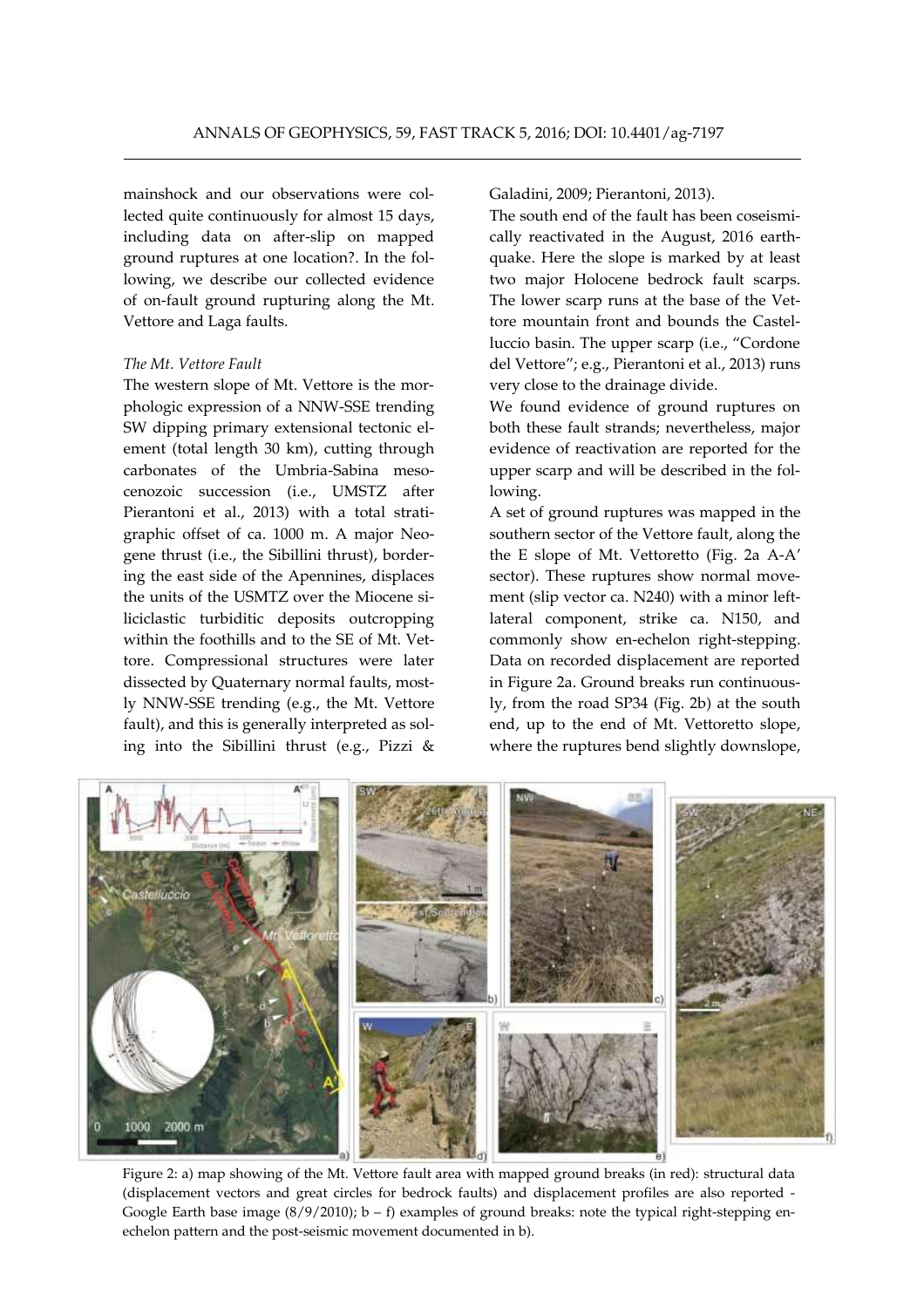for a total distance of ca. 1.7 km (Fig. 2a, between b and f). Other roughly north-south ground ruptures were found south of the road SP34, quite well aligned with the major rupture but less continuous and not clearly associated to a bedrock fault plane. They mainly trend N120-150, with individual rupture lengths generally shorter than some tens of meters and opening of some centimeters. The observed end-to-end length of this rupture zone is 1.2 km. Vertical offsets here may exceed 20 cm, but a gravity component may well add to the possible tectonic displacement.

In the uphill sectors, ground ruptures were found along the "Cordone del Vettore" scarp (Fig 2a, i.e., between point f and the northern tip), for a length of about 2.4 km. Here, we record an average strike of N134 and the slip vector is ca. N230. The fractures generally affect colluvium and soil, close to the bedrock fault plane (e.g., Fig. 2e) or, less frequently, at a distance of a few meters. Here, in the first days, the observed throw ranged from 2 to 25 cm, while heave reached 10 cm. The end-to-end length of this surface rupture zone is thus, at least, 4.5 km.

Repeated field surveys have clearly pointed out a post-seismic evolution of the rupture, whose vertical offset is continuing to increase with time (as of  $1<sup>st</sup>$  September). The phenomenon is clearly evident where the fault crosses the road SP34 (Fig. 2b).

In the Castelluccio basin, a short NE-SW trending ground fracture (throw  $\geq 10$  cm; length ca. 100 m) runs just south of the village of Castelluccio (Fig. 2c), possibly along a secondary fault. Discontinuous cracks were also recorded, over a length of ca. 400 m, at the foot of Mt. Vettore (Fig. 2a), along a subdued fault trace investigated by Galadini and Galli (2003).

# *The Laga Fault*

The Laga fault, considered the source of the Oct. 7, 1639, Amatrice earthquake (DISS working group,  $2015 - Io = X MCS$  according to the CPTI15 catalogue; Rovida et al. 2016), is a normal structure running at the base of the Mt. Gorzano range and displacing flysch and marly units (i.e. infilling of the Miocene Laga basin; e.g., Pierantoni et al., 2013) for a stratigraphic offset of ca. 1500 m (Boncio et al., 2004).

Our survey along the N part of the fault, between Accumoli and Amatrice, has not detected unambiguous evidence of surface faulting to date. Nevertheless, some effects may be in some way related to the coseismic slip on the fault, as suggested by InSARderived surface deformation.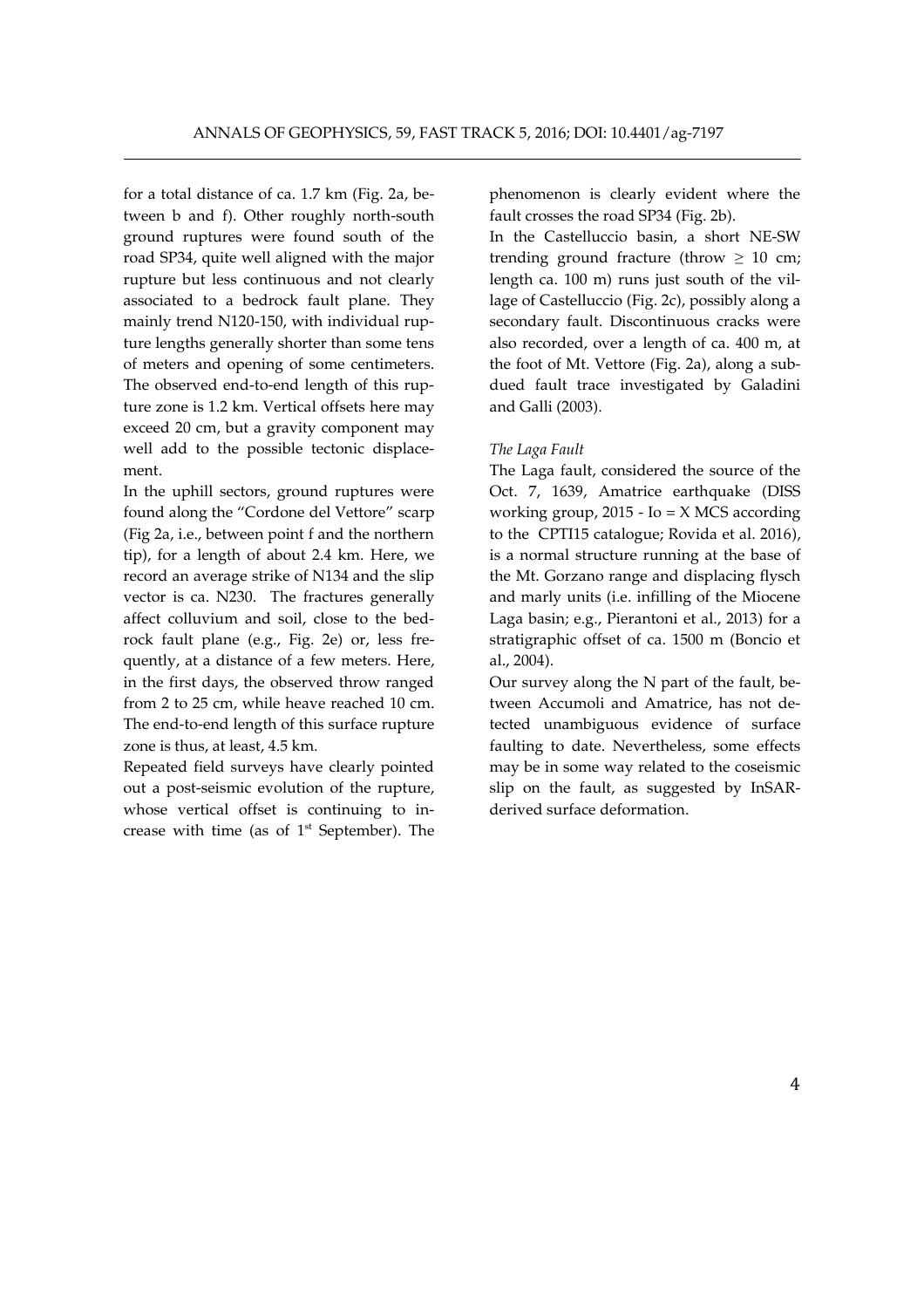

Figure 3: a) map of the Laga fault area: ground breaks are mapped in red; two known landslides are indicated (landslide crown in yellow –IFFI database; <https://goo.gl/bE7uTN> ); b) and c) location are indicated

For instance, in the lower part of the slope between San Tommaso village and the valley floor, several ground breaks were observed (Fig. 3). These fractures follow the slope orientation and consist of 20 to 25 m long surface breaks, 5 to 20 cm wide, N140 - N160 trending and west-dipping. The observed ground breaks are located near the head of a large landslide, suggesting that they may be tension cracks connected to the semicrescentic crown of a seismically-triggered slide. The surface ruptures affect the colluvial deposits covering the area andwe did not observe, if any, evidence of ruptured bedrock . Nevertheless, the affected area corresponds to the zone where, according to In-SAR data, significant deformation occurred (i.e., max. 15 – 18 cm of LOS vertical component near this area, see Figure 1).

We suppose that the reason why little or no ground rupture occurred is that the local

clayey and arenaceous lithology in the Amatrice area is less prone to reveal the expected modest surface faulting phenomena when compared to the limestone and hard compacted slope debris of Mt. Vettore.



Figure 4: Most recent and significant seismic sequence that hit Central Apennines during the last decades (modified after: Gruppo di Lavoro INGV sul Terremoto di Amatrice, 2016a).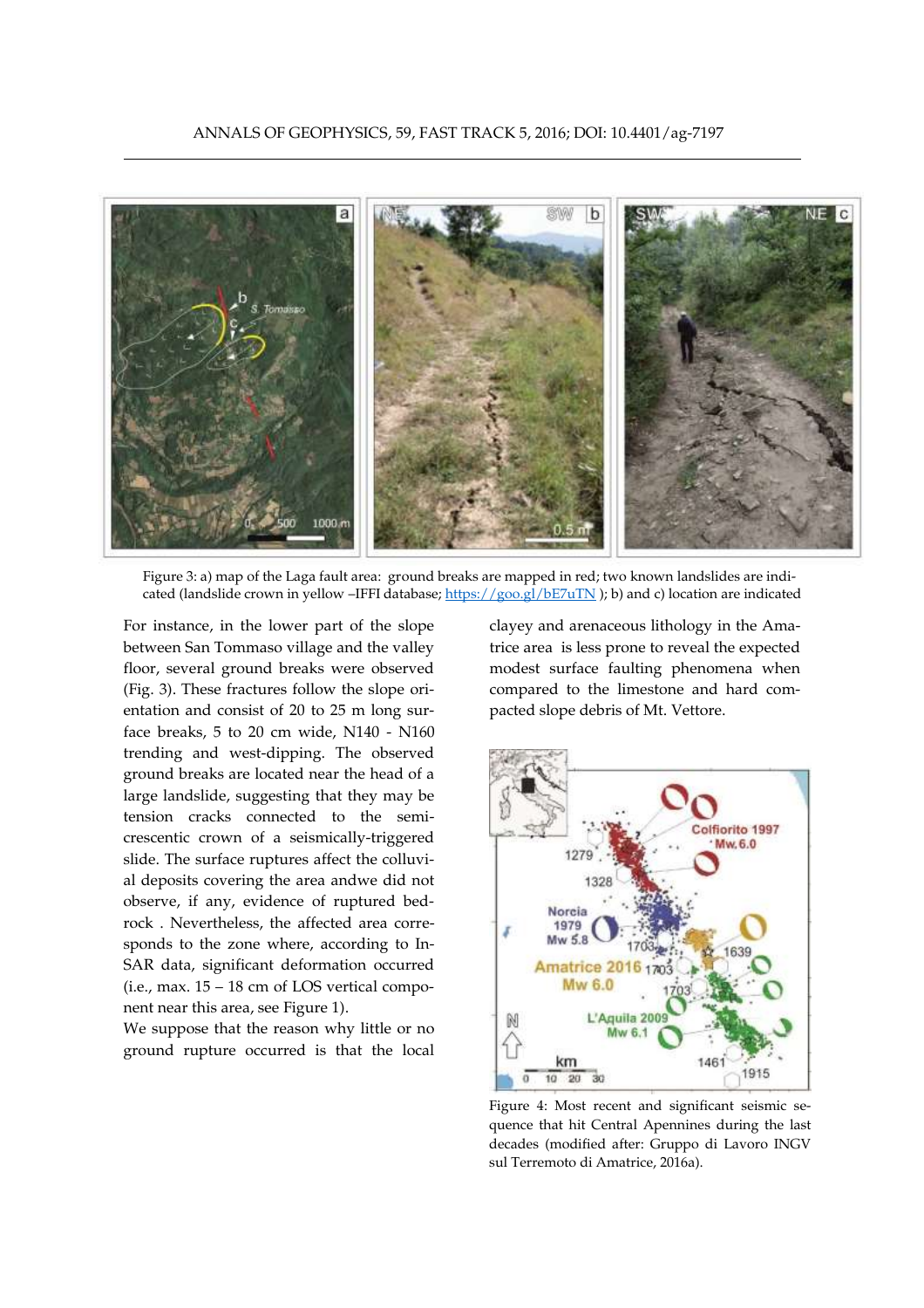# III. FINAL REMARKS

The assessed primary surface faulting along the Mt. Vettore Fault is relevant to earthquake geology and paleoseismology, and therefore to seismic hazard assessment based on geological investigation. This earthquake is consistent with the observation that the threshold for surface faulting during extensional events in the Apennines is between Mw 5.5 and 6.0 (e.g., Serva et al., 2002). However, it would be difficult to recognize such small slip events in paleoseismological trenches. For example, the paleoseismic site excavated by Galadini and Galli (2003) across a fault on the hangingwall of the Mt. Vettore fault revealed surface faulting events probably associated, according to the authors, with larger earthquakes (possibly Mw  $\approx 6.5 - 7.0$ ).

Given the series of events with roughly decadal inter-event times that have hit the region between Gubbio and the high Sangro valley since 1984 along the Apennine fault system, the 2016 Central Italy earthquake in some ways partially? fills the "gap" between the 1997 Colfiorito and the 2009 L'Aquila earthquakes. A similar "gap" may exist for the area southeast of L'Aquila, between the 1984 and the 2009 earthquakes (e.g., Tondi and Cello, 2003). Seismic gaps

(*sensu lato*) and redistribution of Coulomb stress from recent earthquakes need to be studied in more detail because they may suggest an increased probability of occurrence of an  $M \geq 6$  event on the Laga Fault between Amatrice and Campotosto.

The overall scenario emerging from this earthquake, from macroseismic observations and earthquake-induced environmental effects (Guerrieri et al., this volume) is complex. Given that the seismogenic source ruptured in a relay zone between two major fault segments, with contrasting topography, lithology and buoldings vulnerability we have two different outcomes along these two segments:

a) To the north, along the Mt. Vettore fault, evident primary and distributed surface faulting, tipically as re-activation of preexisting free-face scarps in limestone. Little damage was recorded, due to the sparsely inhabited area (i.e., Castelluccio plain) and to retrofitting of the buildings, performed following the Sept. 19, 1979 Norcia event (Mw 5.9);

b) To the south, little or no ground rupture, due to an evident lithological control, but extensive damage to villages with near-field site effects.

The ongoing studies will hopefully shed light on this matter of great relevance for reliable seismic hazard assessment.

# **REFERENCES**

- Blumetti, A. M., Dramis, F. and Michetti, A.M. (1993). Fault generated mountain fronts in the Central Apennines (Central Italy): geomorphological features and seismotectonic implications. Earth Surface Processes and Landforms, 18, 203-223.
- Blumetti, A. M. (1995). Neotectonic investigations and evidence of paleoseismicity in the epicentral area of the January–February 1703, Central Italy, earthquakes. Perspectives in paleoseismology, 6, 83-100.
- Boncio, P., Lavecchia, G., Milana, G., and Rozzi, B. (2004). Seismogenesis in Central Apennines, Italy: an integrated analysis of minor earthquake sequences and structural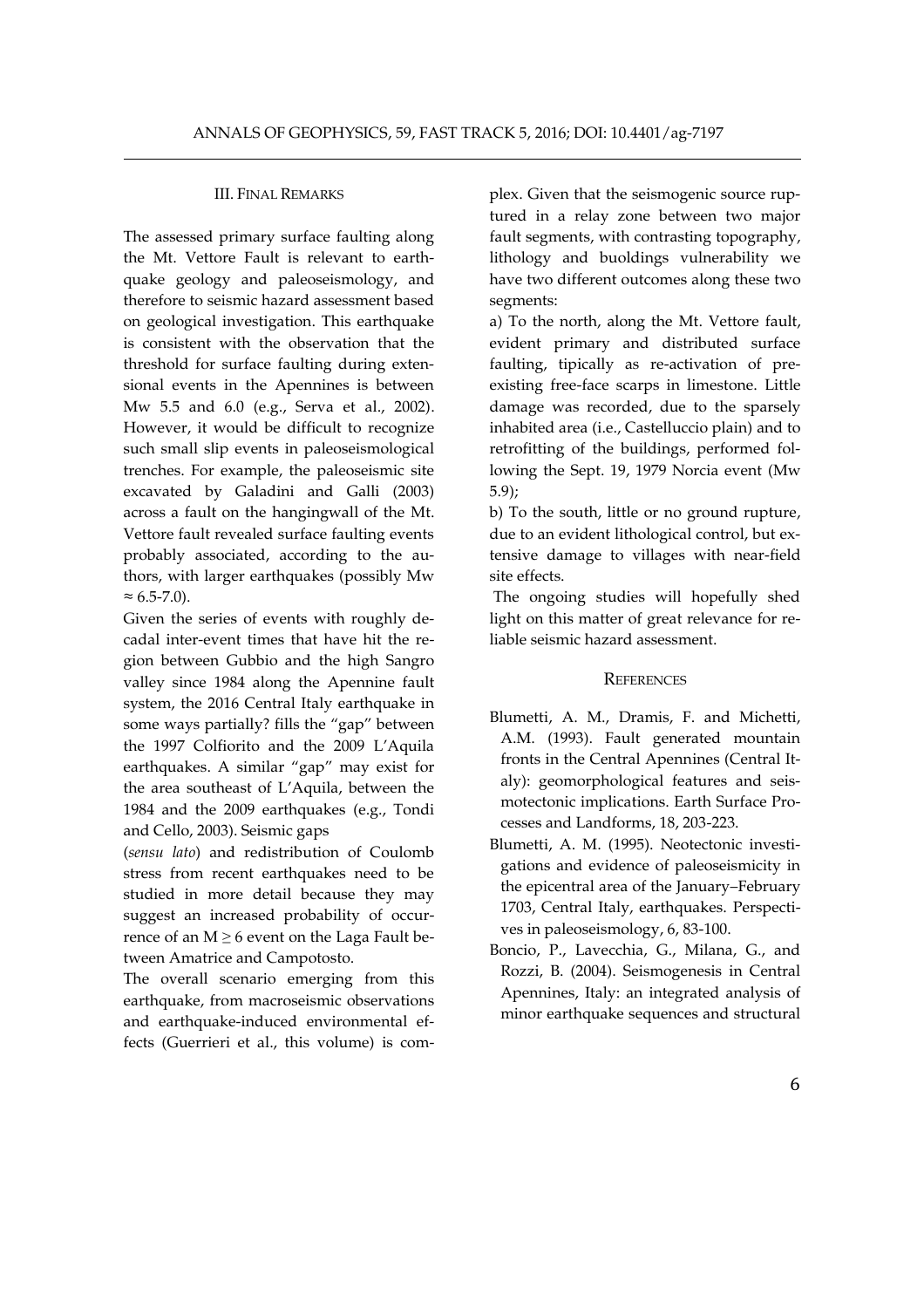data in the Amatrice-Campotosto area. Annals of Geophysics.

- Calamita, F., Coltorti, M., Farabollini, P., and Pizzi, A. (1994). Le faglie normali quaternarie nel-la dorsale appenninica umbromarchigiana: proposta di un modello di tettonica di inversione. Studi Geologici Camerti, 211-225.
- Cello, G., Mazzoli, S., Tondi, E. and Turco, E. (1997). Active tectonics in the central Apennines and possible implications for seismic hazard analysis in peninsular Italy. Tectono-physics 272, 43–68.
- Coltorti, M. and Farabollini, P. (1995). Quaternary evolution of the Castelluccio di Norcia basin (Umbro-Marchean Apennines, central Italy), Il Quaternario 8, 149– 166.
- DISS Working Group (2015). Database of Individual Seismogenic Sources (DISS), Version 3.2.0: A compilation of potential sources for earthquakes larger than M 5.5 in Italy and surrounding areas. http://diss.rm.ingv.it/diss/, Istituto Nazionale di Geofisica e Vulcanologia; DOI:10.6092/INGV.IT-DISS3.2.0
- Faure Walker, J., Roberts, G. P., Cowie, P. A., Papanikolaou, I., Michetti, A. M., Sammonds, P., ... & Phillips, R. J. (2012). Relationship be-tween topography, rates of extension and mantle dynamics in the actively-extending Italian Apennines. Earth and Planetary Science Letters, 325, 76-84.
- Galadini, F. and Galli, P. (2003). Paleoseismology of silent faults in the Central Apennines (Italy): the Mt. Vettore and Laga Mts. faults. Annals of Geophysics.
- Gruppo di Lavoro INGV sul Terremoto di Amatrice, . (2016a). Primo rapporto di sintesi sul terremoto di Amatrice Ml 6.0 del 24

Agosto 2016 (Italia centrale). Zenodo. DOI: 10.5281/zenodo.61121

- Gruppo di Lavoro INGV sul terremoto di Amatrice. (2016b). Secondo rapporto di sintesi sul terremoto di Amatrice Ml 6.0 del 24 Agosto 2016 (Italia centrale). Zenodo. DOI: 10.5281/zenodo.154400
- INGV Working group "GPS Geodesy (GPS data and data analysis center)", . (2016). Preliminary co-seismic displacements for the August 24, 2016 Ml 6, Amatrice (central Italy) earthquake from the analysis of continuous GPS stations. Zenodo. DOI 10.5281/zenodo.61355
- Marinkovic P. and Larsen Y. (2016). Mapping and analysis of the Central Italy Earthquake (2016) with Sentinel-1 A/B interferometry. Zenodo, DOI 10.5281/zenodo.61133
- Mildon, Z. K., Roberts, G. P., Walker, J. P. F., Wedmore, L. N. and McCaffrey, K. J. (2016). Active normal faulting during the 1997 seismic sequence in Colfiorito, Umbria: Did slip propagate to the surface?. Journal of Structural Geology, 91, 102-113.
- Piccardi, L., Sani, F., Bonini, M., Boccaletti, M., Moratti, G. and Gualtierotti, A. (1997). Deformazioni quaternarie nell'Appennino Centro-Settentrionale: evidenze ed implicazioni. Il Quaternario, 10 (2), 273-280.
- Pierantoni, P., Deiana, G., and Galdenzi, S. (2013). Stratigraphic and structural features of the Sibillini Mountains (Umbria-Marche Apennines, Italy). Italian Journal of Geosciences, 132(3), 497-520.
- Pizzi, A. and Galadini, F. (2009). Pre-existing cross-structures and active fault segmentation in the northern-central Apennines (Italy). Tectonophysics, 476(1), 304-319.
- Roberts, G. P. and Michetti, A.M. (2004). Spatial and temporal variations in growth rates